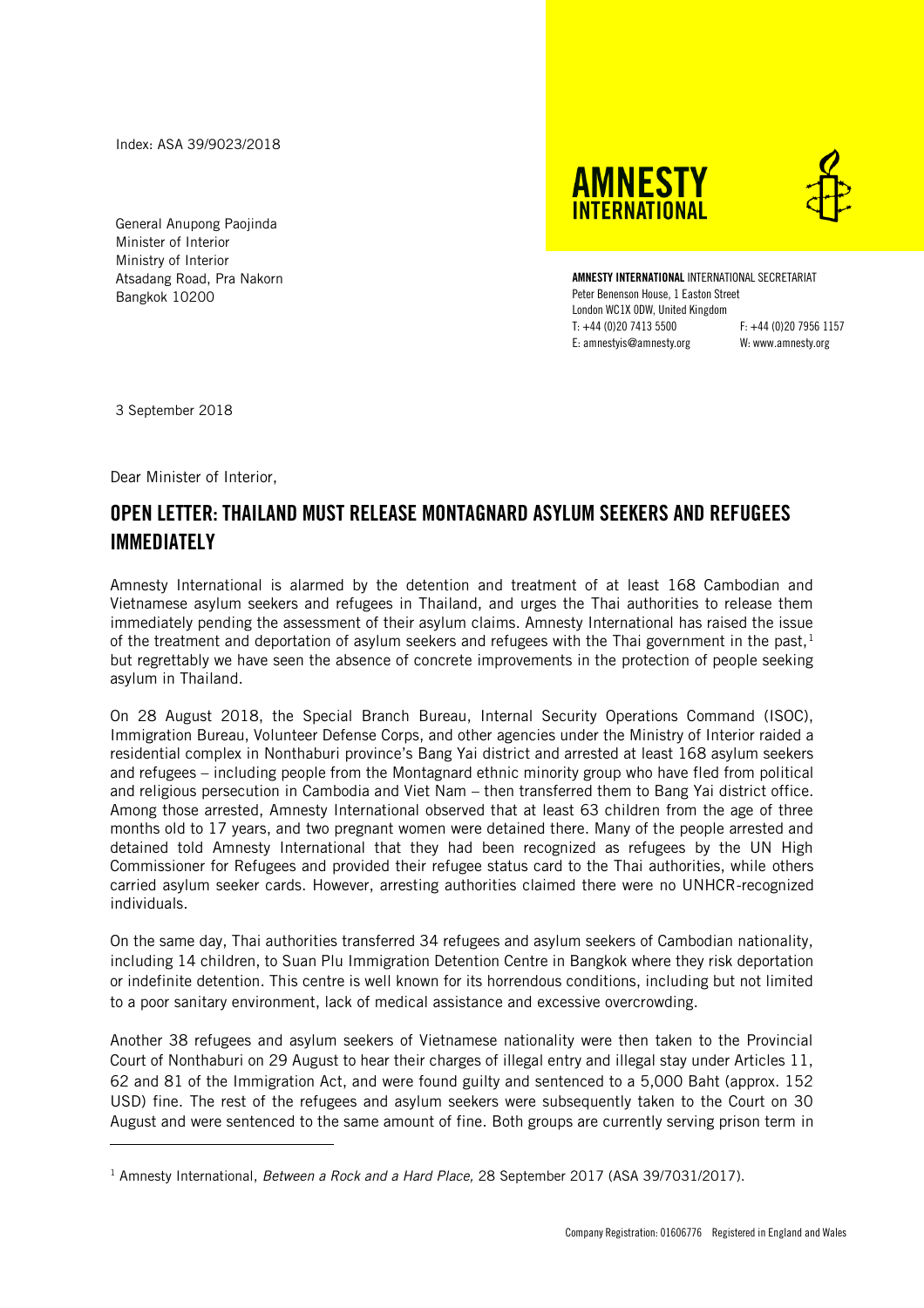lieu of fine at Pathumthani Central Detention near Bangkok. Amnesty International notes that, before being taken to court, all parents reported being coerced into signing documents consenting to the separation from their children in a language they do not understand and the content of which they have not been adequately informed.

The 47 Vietnamese children, some of them with health issues that require medical assistance, are currently held in separate locations in Bangkok and its outskirts under the care of the Ministry of Social Development and Human Security. Upon serving the full sentence, all Vietnamese refugees and asylum seekers will be transferred to Suan Plu Immigration Centre, where the children will be returned to their parents. All could be detained indefinitely or forcibly returned to Viet Nam.

Children held in these centres are particularly vulnerable to irreversible psychological and physical distress and human rights violations. Placing children in immigration detention is always a violation of their human rights and may amount to cruel and degrading treatment. The detention of a child because of their or their parent's migration status contravenes the principle of the best interests of the child. The Thai government is primarily responsible for implementing the best interests principle of child protection, set out in Article 3 of the Convention for the Rights of the Child, to which Thailand is a state party. Given the work-in-progress to secure a memorandum of understanding to end all detention of children at immigration detention centres, the current detention of 56 children, including the Cambodian refugee children, at the Suan Plua centre proves more palpable efforts are urgently needed.

Under International law a refugee is a person who has been forced to flee his or her country due to imminent or real threats of persecution, war or violence. Refugees have a well-founded fear of persecution for reasons including race, religion, nationality, political opinion or membership in a particular social group.

Montagnard is a term loosely used to refer to many Christian ethnic groups living in Viet Nam's Central Highlands and Cambodia. They are among the most persecuted ethnic groups in Viet Nam, having faced a systematic, ongoing campaign of suppression against their religious and political beliefs. Their displacement and dispossession as a result of land disputes and land acquisitions has also left many with no other choice but to flee to a neighbouring country. In Cambodia, the government refers to Jarai people, one of the Montagnard tribes who live in Cambodia, as an "ethnic minority of Viet Nam". More than a hundred Vietnamese Montagnards who sought asylum in Cambodia were forcibly returned to Viet Nam.<sup>2</sup> If returned to Viet Nam, they will face grave risks of being persecuted and imprisoned indefinitely.<sup>3</sup>

Even though, the Thai government has not ratified the 1951 Refugee Convention, it still has other obligations under International law to comply with the principle of non-refoulement by ensuring that people are not returned to a country where there is a risk of serious human rights violations, and the prohibition on torture and other forms of cruel, inhuman and degrading treatment.

The Thai government has repeatedly violated its obligations under customary international law of nonrefoulement. In February 2018, Thailand forcibly returned Sam Sokha, a Cambodian political opposition supporter who fled to Thailand in April 2017 and was recognized as a refugee by UNHCR. She has been imprisoned by the Cambodian authorities since her return. In July 2015, 109 asylum seekers identified as people of the Uighur ethnic group were forcibly returned to China, where they were likely to face severe persecution and possibly torture. The Thai officials also deported Chinese activists Jiang Yefei and Dong

 $\overline{a}$ 

<sup>&</sup>lt;sup>2</sup> See more information at Amnesty International, "Cambodia Must Stop Refoulement of Montagnard Asylum Seekers to Viet Nam", 24 September 2015 (ASA 23/2516/2015) and Amnesty International, "Cambodia: End Refoulement of Montagnard Asylum Seekers", 4 March 2015 (ASA 23/1126/2015)

<sup>3</sup> Amnesty International, "Thailand: Imminent Risk of Deportation of Cambodian and Vietnamese UNHCR-Recognized Refugees", 23 January 2018 (ASA 23/7778/2018)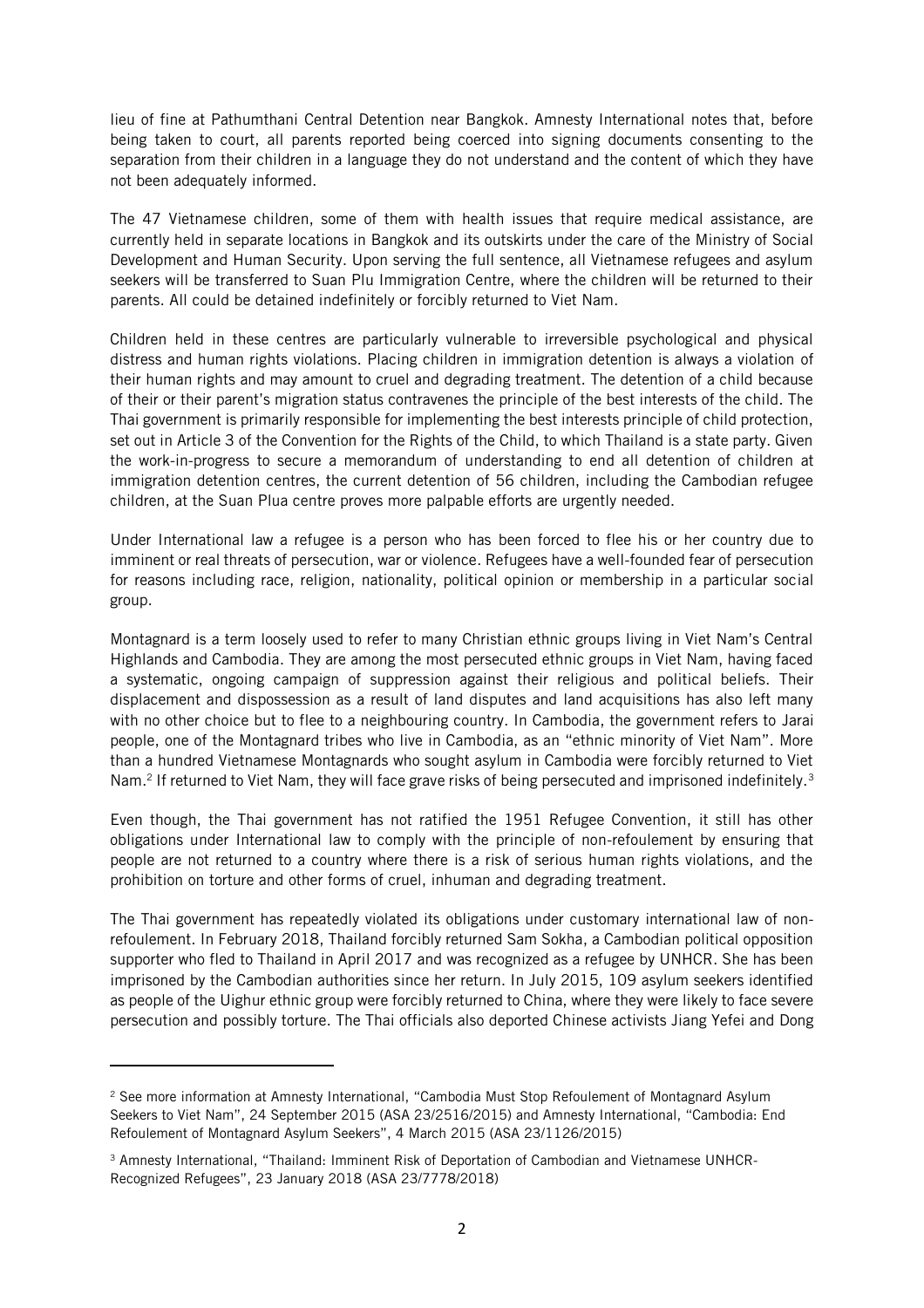Guangping in November 2015 as they awaited resettlement as refugees. A Court in China later sentenced them to six and a half years and three and a half years in jail, respectively.

Despite Prime Minister Prayuth Chan-o-cha's pledge to develop a national screening mechanism for people claiming asylum in Thailand at the Leaders' Summit on Refugees in September 2016 and a cabinet resolution to do so issued in January 2017, the Thai government has yet to translate its commitment into practical actions and results.

We urge the Thai authorities to take the following steps as a matter of priority:

- Until such time as the Thai government establishes its own fair and prompt asylum assessment process, support UNHCR to exercise its mandate to conduct refugee status determination for all individuals with asylum claims, regardless of nationality or ethnicity, and ensure all asylumseekers have access to a full, fair and efficient asylum procedure;
- Ensure that asylum-seekers are only detained as a last resort and when strictly necessary, following an individualized assessment of their humanitarian needs and the risks if they remain at liberty, and for the least amount of time necessary;
- Establish formal alternatives to detention for refugees and asylum-seekers, possibly including regular reporting requirements, bail opportunities or sponsorship;
- Ensure that the children are never detained solely for migration-related purposes, since such detention can never be in the child's best interests. Halt the forced separation of children from their parents or guardians, in all migration-related circumstances;
- Do not, under any circumstances, return individuals to a country where they face risk of persecution, torture, violence or other serious human rights violations or abuses;
- Accede to the UN Convention relating to the Status of Refugees and its 1967 Protocol, and ensure these instruments in law, policy and practice, including by establishing a national screening mechanism for asylum seekers.

Yours sincerely,

Minar Pimple Senior Director, Global Operations Amnesty International